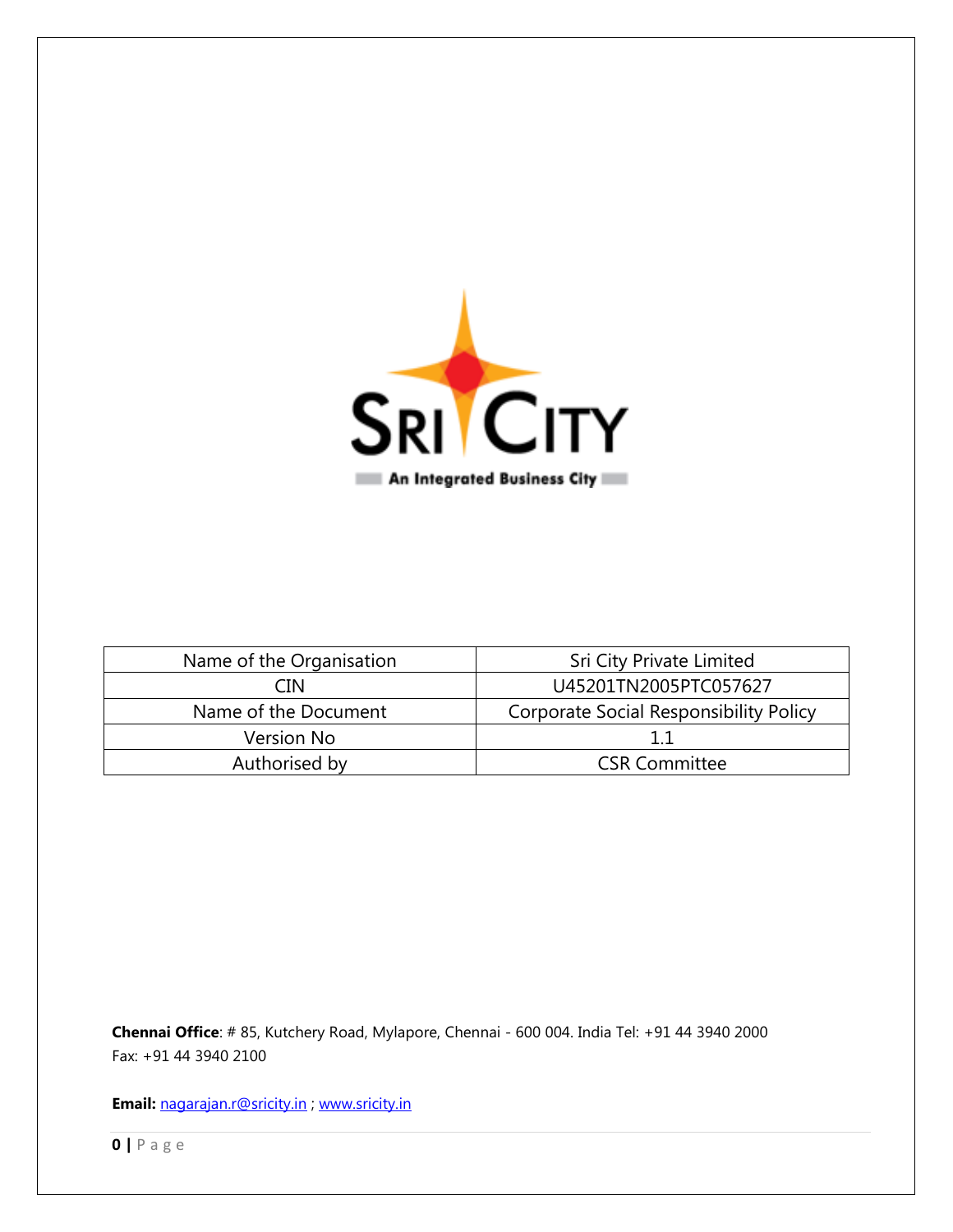

# **EXECUTIVE SUMMARY**

| 2.                   |              |  |
|----------------------|--------------|--|
| 3.                   |              |  |
|                      | a)           |  |
|                      | b)           |  |
|                      | $\mathsf{C}$ |  |
| $\mathbf{A}_{\cdot}$ |              |  |
|                      | a)           |  |
|                      | b)           |  |
|                      | $\mathsf{C}$ |  |
|                      | d)           |  |
| 5.                   |              |  |
| 6.                   |              |  |

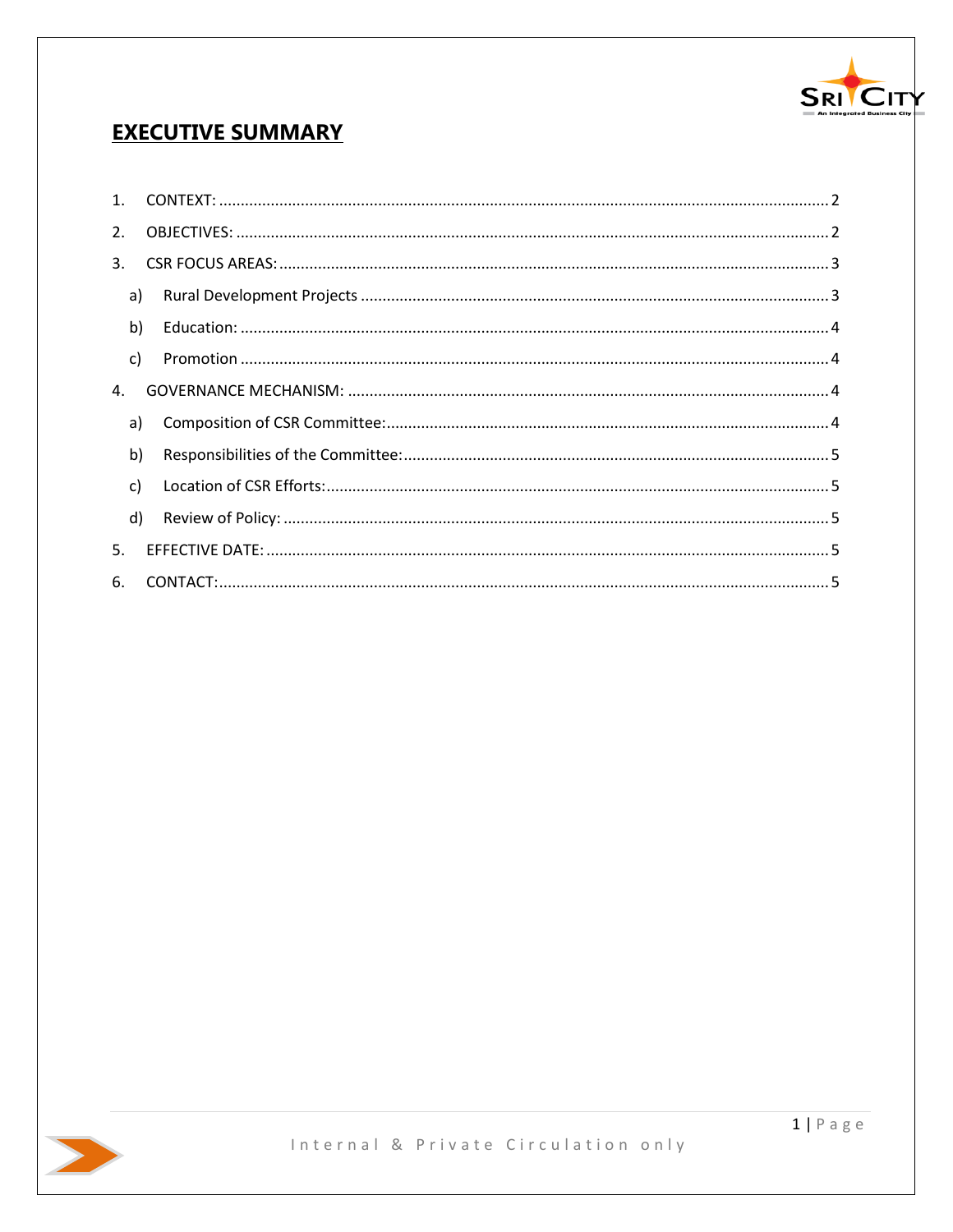

# <span id="page-2-0"></span>**1. CONTEXT:**

Sri City Private Limited ('Sri City' or 'SPL' or 'the Company') is an emerging world-class Integrated Business City built on the concept of Work-Live-Learn-Play; Sri City, the place where business, lifestyle and academia converge in perfect harmony. It is the realization of a vision to chart the course, and set the standards for future cities in India. It is a journey of transformation of the urbanization process from the 'ordinary' to the 'extraordinary; Sri City is also committed to operate and grow its business in a socially responsible way.

Ours is an integrated infrastructure business with nation building at its core. For us, nation building is not just about asset creation but also meaningfully transforming lives. We are focused at scripting a new resurgent India's growth story, where there is inclusive growth and prosperity of the People. Where millions of people's dreams and aspirations are nurtured, and smiles on the faces of communities, mean true progress. We endeavor to achieve this in the communities we operate in, by developing self-reliance in them through our CSR initiatives, and bettering as many lives as we can. **After all, a Successful nation is built by its people, for its people!**

This policy outlines our Corporate Social Responsibility agenda. Sri City would work towards developing sustainable communities with strategic community investments to reduce disadvantaged and ensuring basic facilities and livelihood improvements. In doing so, the Company will build a better, sustainable way of life for the weaker sections of society and raise the country's human development index.

## <span id="page-2-1"></span>**2. OBJECTIVES:**

The activities to be undertaken by the Company as CSR activities shall be the projects / programs relating to the activities enumerated in the Schedule VII of the Companies Act, 2013 or any amendment thereto or modification thereof.

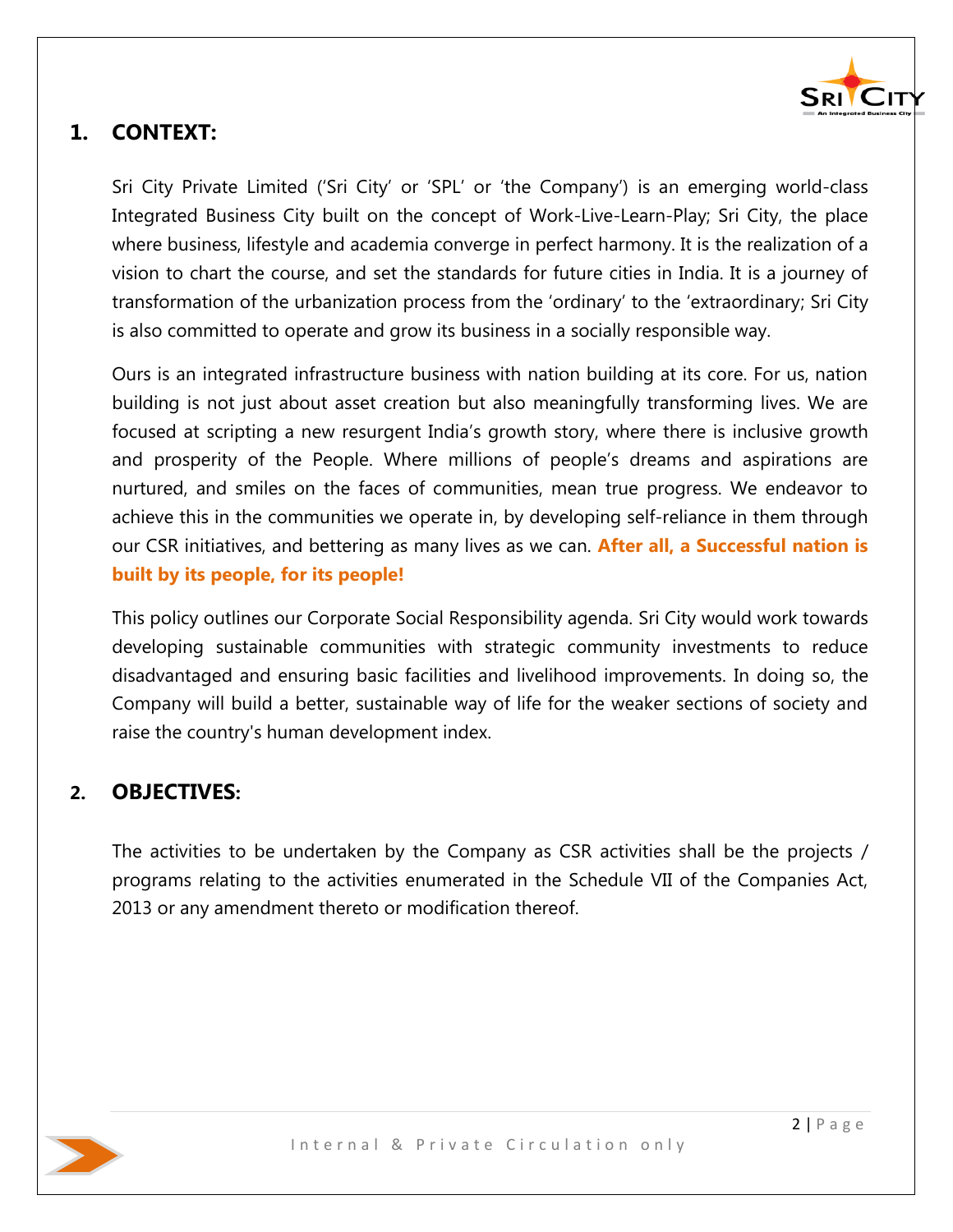

The Committee shall from time to time decide / recommend to the Board on, CSR activities to be undertaken, the geographical area covered, agencies or trusts or NGOs with which the projects/activities are to be undertaken, amount to be spent on various projects whether ongoing or fresh.

Sri City's CSR will primarily focus on Programs that:

- Promote Education
- Ensure environmental sustainability, ecological balance.
- Promote Health Care Projects
- Create Rural infrastructure and/or develop such facility and all other related activities for making available safe drinking water;

And also to initiate or facilitate any activity or activities as specified in the Schedule VII of the Companies Act, 2013 as amended from time to time.

## <span id="page-3-0"></span>**3. CSR FOCUS AREAS:**

Our CSR policy focus at long-term solutions, embedding sustainability in the living, growth of the Society and each one of our decisions is an attempt to drive superior Social, economic and environmental performance. Our Focus areas include,

#### <span id="page-3-1"></span>**a) Rural Development Projects:**

Strengthening rural areas by improving accessibility, Housing, drinking water, sanitation, Water Conservation tanks, Creation of Water distribution network, Power facility, Providing the transportation facility, Construction and Maintenance of Road, Drinking water System, Drainage System, Social Infrastructure facility, Solar Street Lights, Development and Maintenance of Spiritual locations like Temples, Monuments etc., and Other Infrastructure projects in rural areas, thereby creating sustainable Villages and to increase their standard of living.

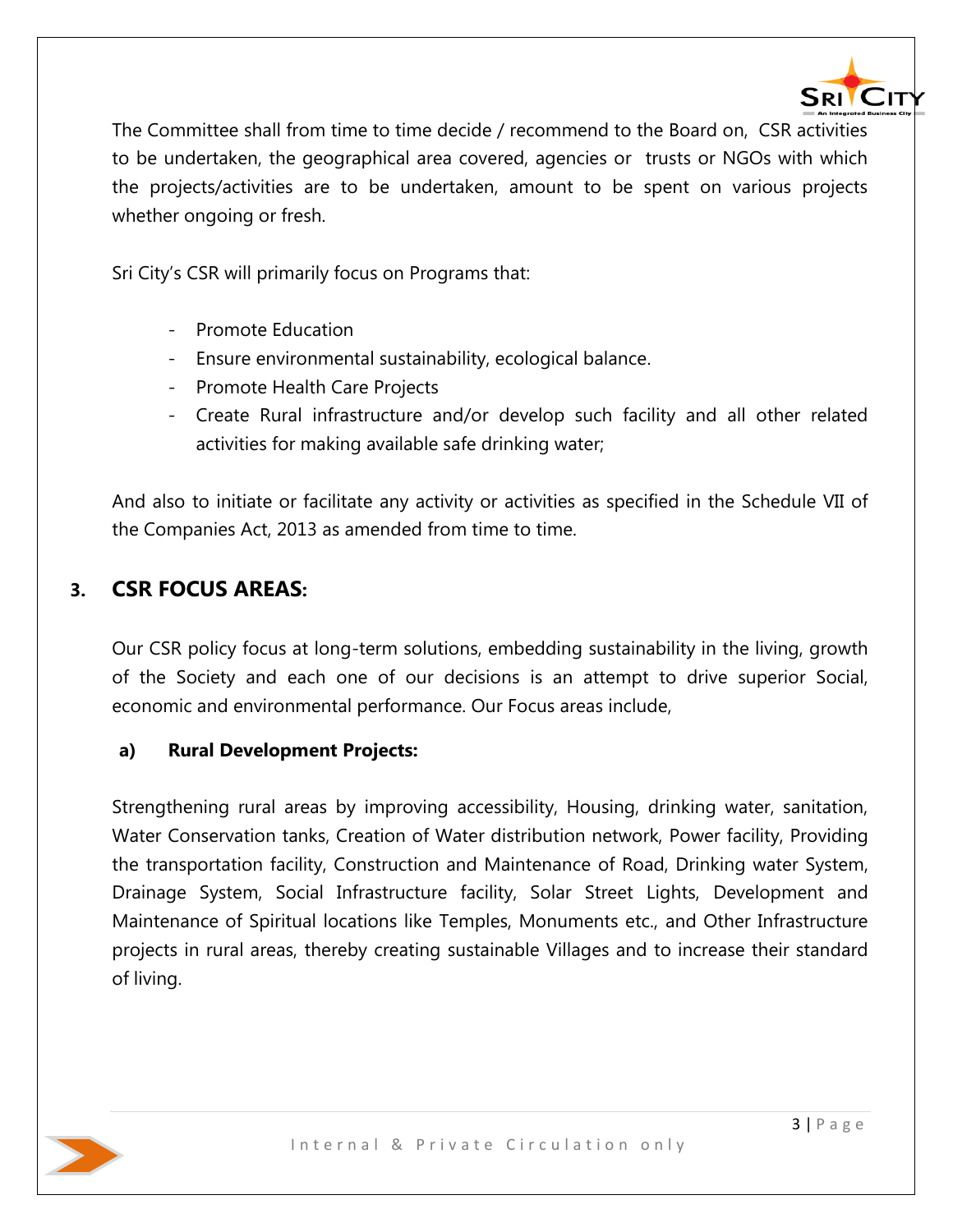

## <span id="page-4-0"></span>**b) Education:**

Promoting education, including special education and employment enhancing vocational skills especially among the children, women, elderly and differently abled and livelihood enhancement projects, Monetary contributions, Non-Monetary assistance / Support to academic institutions with the objective of assisting students for their studies and/or Monetary contributions to assist rural people for their education.

### <span id="page-4-1"></span>**c) Promotion of Health care:**

Awareness generation and sensitization on health rights and strengthening existing Health service Mechanism, Improve health care quality; Ensure access to quality, culturally competent health care facility, Ambulance facilities, Arranging Medical Check-up for the Rural People at regular intervals, Creation of Funeral facility and its set up maintenance expenses thereof.

The CSR Committee could, from time to time, recommend donating or making grants to the PM's fund or funds set up the State / Central Governments or to non-profit organizations and other institutions whose activities are aligned with the Company's CSR.

The CSR Committee could, from time to time, recommend any activities specified in the Schedule VII read with Section 135 of the Companies Act. The Board of Directors of the Company shall also have the power to include any projects in the CSR Policy and/or approve the activities as specified in the provisions of the Companies Act, 2013 and related rules made thereunder.

## <span id="page-4-2"></span>**4. GOVERNANCE MECHANISM:**

#### <span id="page-4-3"></span>**a) Composition of CSR Committee:**

The CSR Committee of the Board will govern and review the CSR of the Company from time to time. The composition of the CSR Committee of the Board is as below;

| <b>Name of the Member</b> | <b>Designation in the Company</b> |  |
|---------------------------|-----------------------------------|--|
| Mr C Srinivasa Raju       | Chairman                          |  |
| Mr. S Ravindra Babu       | <b>Managing Director</b>          |  |
| Mr. P Mukunda Reddy       | Director                          |  |

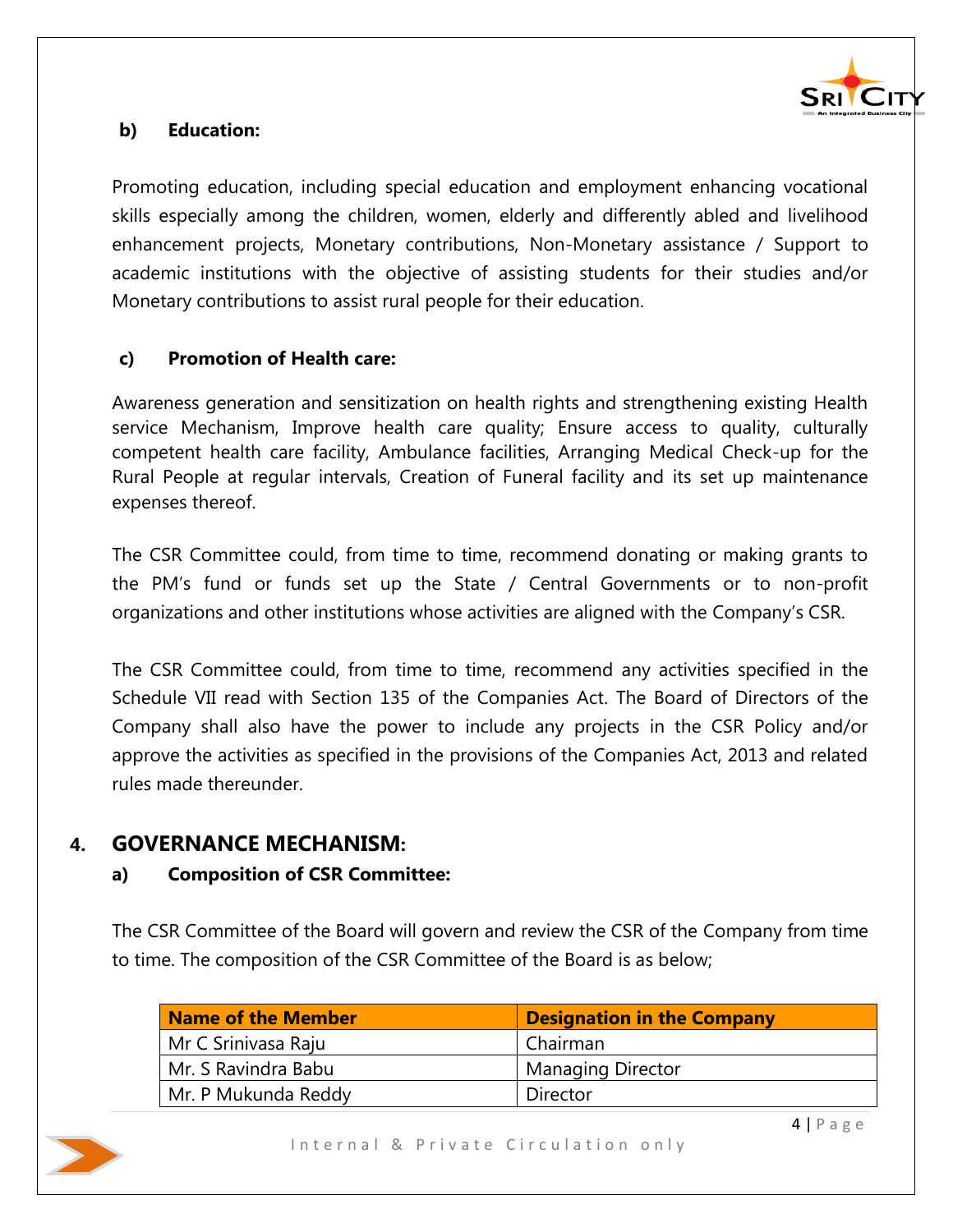

### <span id="page-5-0"></span>**b) Responsibilities of the Committee:**

- To formulate and recommend to the Board, a CSR policy which shall indicate the activities to be undertaken by the Company as per the Companies Act, 2013;
- To review and recommend the amount of expenditure to be incurred on the activities to be undertaken by the company;
- To monitor the CSR policy of the Company from time to time;
- Any other matter as the CSR Committee may deem appropriate after approval of the Board of Directors or as may be directed by the Board of Directors from time to time

## <span id="page-5-1"></span>**c) Location of CSR Efforts:**

The Committee will decide on the locations for the CSR activities from time to time.

#### <span id="page-5-2"></span>**d) Review of Policy**:

This CSR policy document will be reviewed from time to time and any changes, if necessary, will be approved by the CSR Committee of the Board.

# <span id="page-5-3"></span>**5. EFFECTIVE DATE:**

This policy is effective from April 1, 2014.

# **6. CONTACT:**

<span id="page-5-4"></span>For queries related to the CSR Policy, Please write to us at [nagarajan.r@sricity.in](mailto:nagarajan.r@sricity.in)

\*\*\*\*\*\*\*\*\*\*\*\*\*\*\*\*\*\*\*\*\*\*\*\*\*\*\*\*\*\*\*\*\*\*\*\*\*